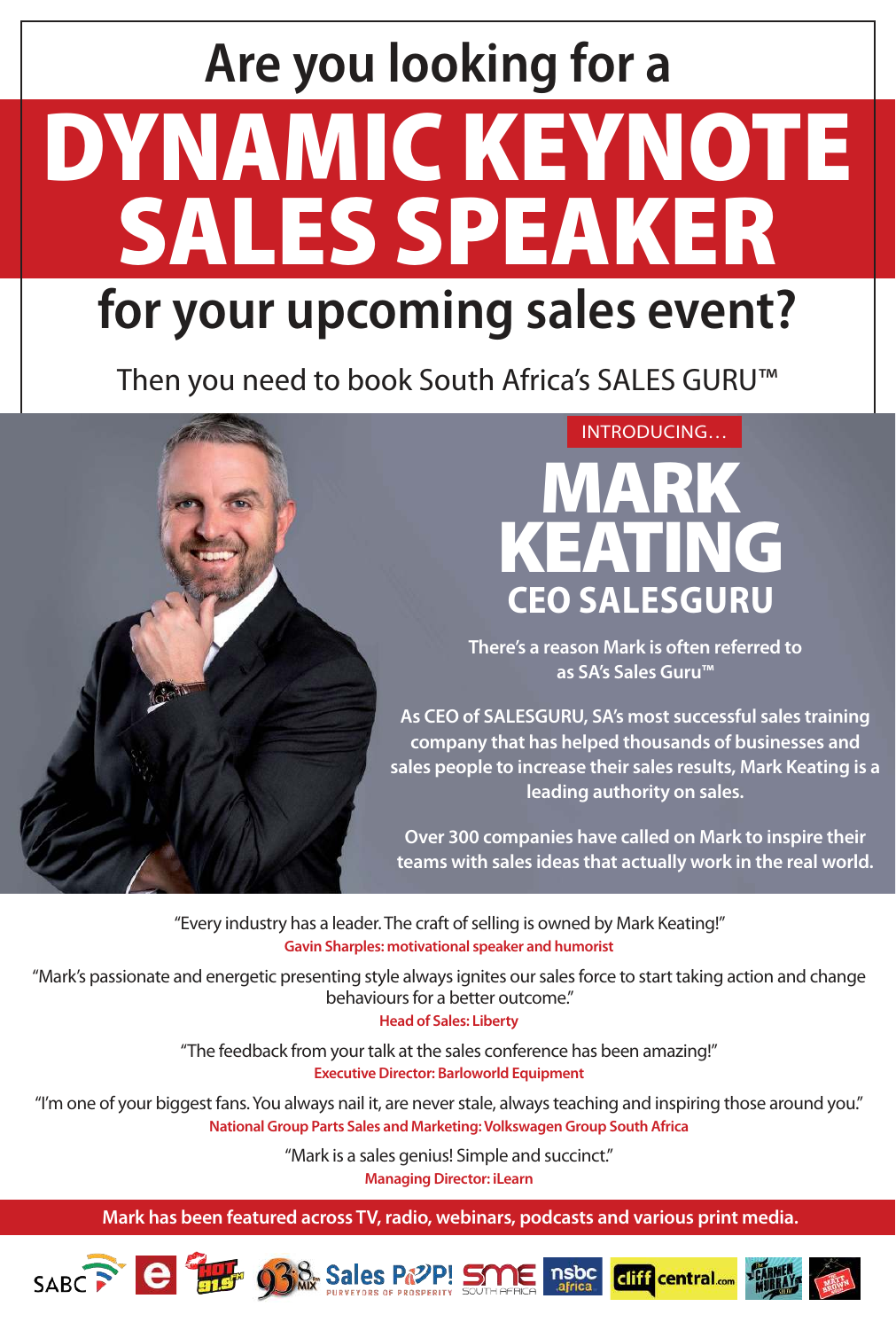## WHY IS MARK YOUR GUY?

- If you want immediate results you need to go straight to the man who has actually achieved top performance sales success.
- He's a master at developing the perfect keynote talk to align and deliver your core objectives to your audience.
	- He has over 26 years of proven sales experience, achievements and results across multiple industries.
		- He is easy to work with and always delivers.
		- His talks are energetic, engaging, interactive and entertaining.
			- He delivers real world ideas that actually work.
			- He approaches every event as a new opportunity to inspire his audience to achieve more sales.
	- He has presented Sales Guru Live events to over 3 000 people annually over the past 10 years.



## **Highly Engaging, Powerful Content, actionable Ideas**

**It is now more apparent than ever that the number one reason why customers buy is the competence of the sales professional. Mark firmly believes there is a recipe for sales success that anyone can follow and his passion is sharing these "sales recipes" to continually elevate sales as the greatest career and inspiring sales people with ideas that actually work. You can't go wrong with Mark!**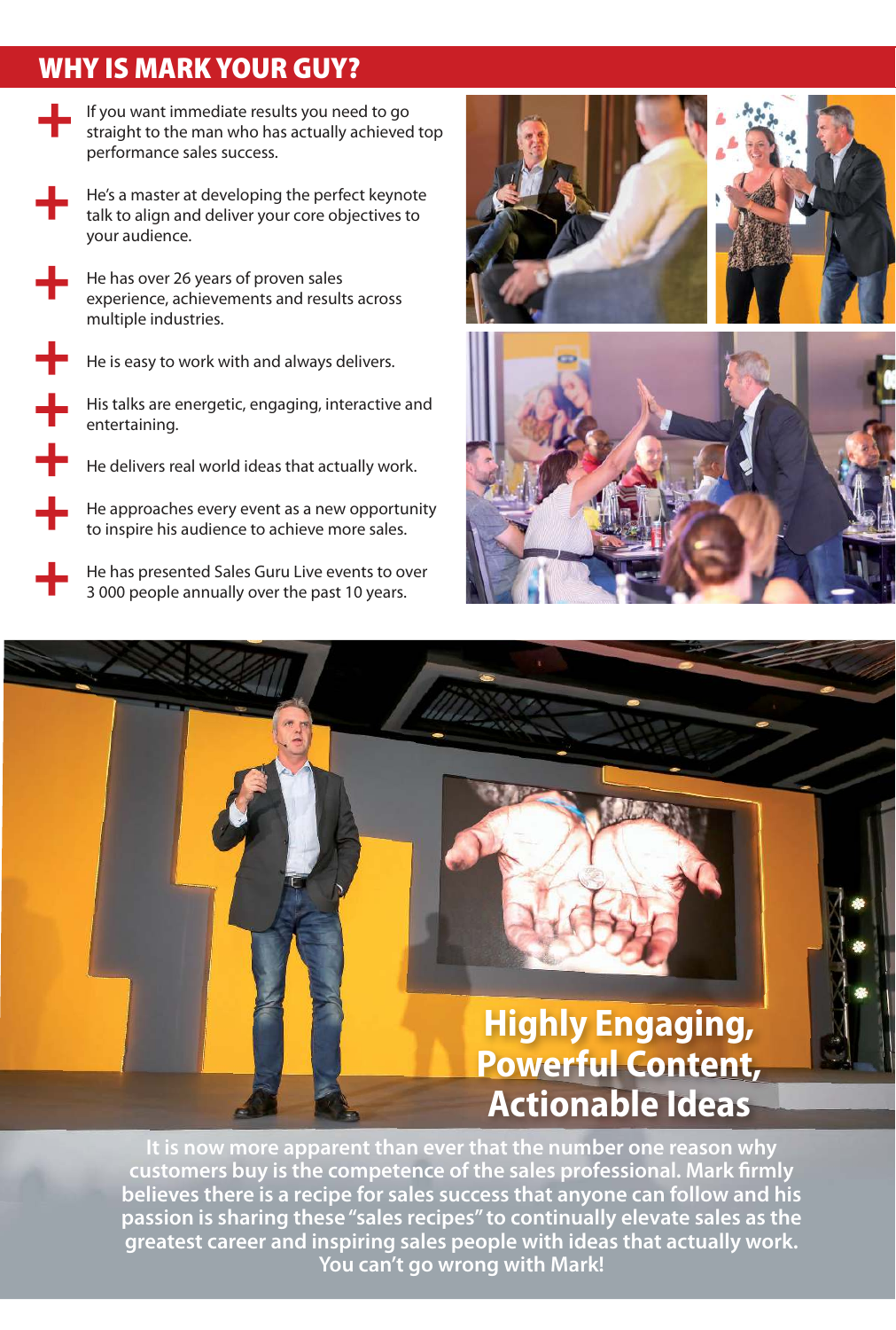## MARK'S TALKS

Mark will deliver content that is customised according to your needs and objectives. Some of his popular keynote talks are:

#### **1. The DNA of a Sales Guru**

In a challenging market place, the mindset, activity and skills of your sales team is often your biggest competitive advantage. How strong is yours? By developing a winning mindset, increasing your activities to ensure a full diary and improving your sales skills, you have the tools to take you all the way to reaching your goals.

#### **Duration: 60 minutes**

#### **You will learn:**

• The DNA of sales superstars

- How mindset is the foundation for all sales success
- What defines sales attitude and how to strengthen yours
- That your target is your job and your goal is why you want to achieve more
- How to break through fear and limiting beliefs
- A proven prospecting recipe for success
- Keeping your diary full two weeks in advance
- How not to suck at 1st sales appointments
- The questions needed to unlock engagement and opportunity
- What gets people wanting to buy
- When and how to close



#### **2. Prospect like a Sales Guru**

Daily prospecting is to sales what breathing is to life, without this, your sales business will die. Are your sales people in front of enough qualified prospects on a daily basis to ensure sales success? SALESGURU believes that the real reason for this fear of cold calling is because most sales people have not been shown why and how to prospect effectively, in a way that will give them the confidence to do so. Understanding how to prospect effectively is one of the most important skills that any sales person requires to reduce rejection, increase appointments and exceed their sales targets.

#### **Duration: 60 minutes**

#### **3. A Sales Guru's mindset**

The starting point of all great self-development is the thoughts we feed our minds with, what we believe about ourselves and what we believe we can achieve. Your thoughts drive your actions and actions drive your results! If you are looking to boost your sales results, start with developing a "success" mindset and winning attitude.

#### **Duration: 60 minutes**



#### **You will learn:**

- Why too many people suck at prospecting
- That prospecting is the #1 skill to master in sales
- What drives daily prospecting activity it's not what you think
- How to fill your diary two weeks in advance and keep it full
- Become rejection proof
- Understand what your daily prospecting number should be
- A tone lesson you will never forget
- Why the phone is still your best prospecting tool
- What to say to create initial engagement and qualify
- Create a personal prospecting plan for success

#### **You will learn:**

- How sales stars train their minds
- The secret weapon that all top producers have
- It's your choice and so are your results
- How to achieve and maintain a wining mindset
- About the power of enthusiasm and self-belief
- Why sales is the greatest career in the world
- Why responsibility and accountability are non-negotiable
- The 4-step sales belief system
- About goal setting that actually works
- How to achieve the results you dream of